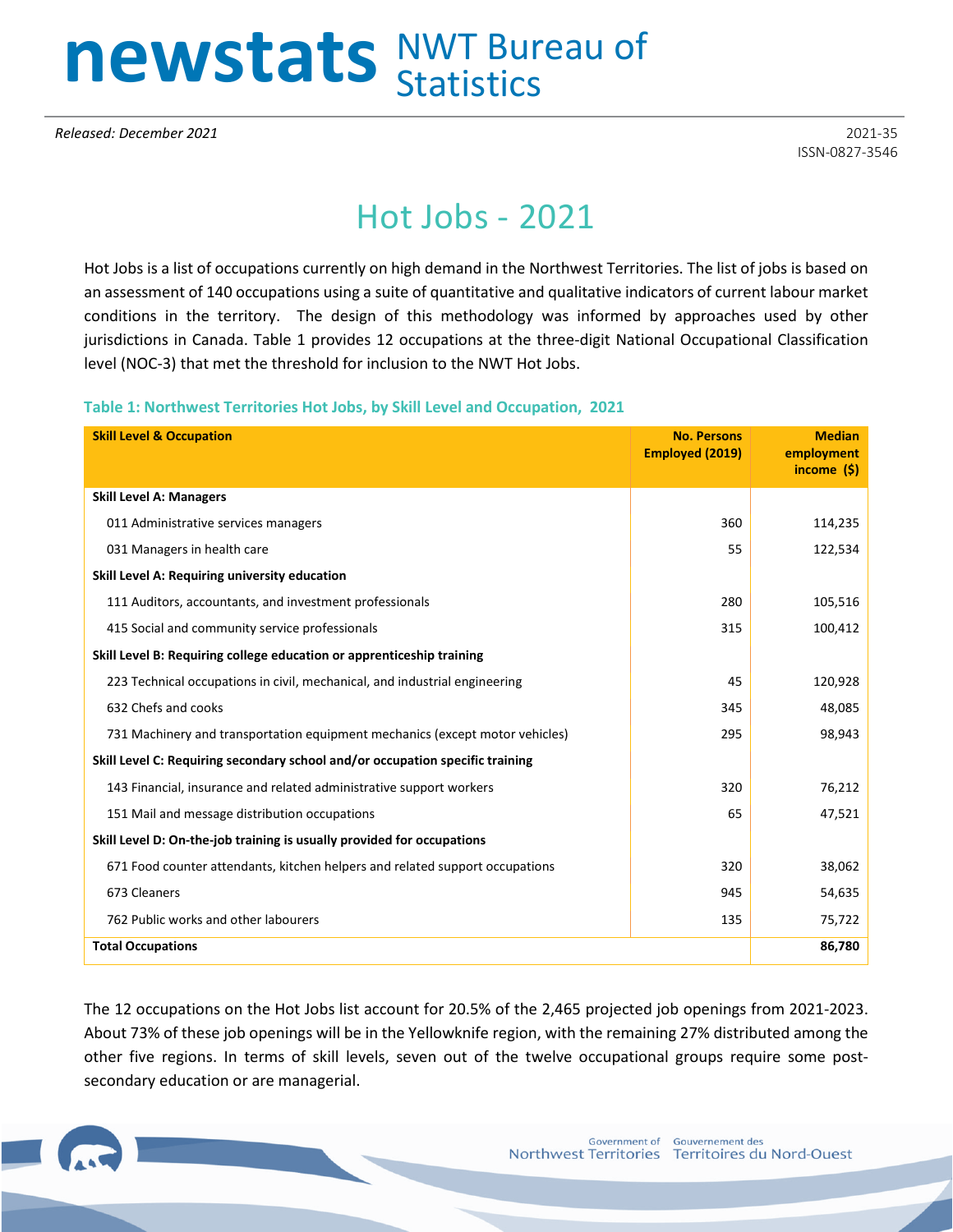The overrepresentation of occupations that require post-secondary education on the Hot Jobs list points to a need for long-term strategies to ensure adequate supply for skilled labour in the NWT. Students may find the information useful when deciding on career paths. Similarly, the information can aid policy makers and employers in making labour market decisions to mitigate potential impacts of labour shortages. However, as labour market conditions change, occupations in demand may change as well.

## **Background & Methodology**

The small size of the NWT labour force poses challenges for granular analysis of occupations. Traditional labour demand indicators such as the unemployment rate or employment insurance claimants do not suffice due low employment levels in most of the occupations. For instance, only 60 out of 500 occupations (NOC-4) had employment levels of 100 or more persons during the 2016 Census. Such challenges offer opportunities for the use of indicators that would be onerous in larger jurisdictions.

The NWT Hot Jobs model analyzes 140 occupations at the 3-digit NOC-3. Each occupation for which adequate data was obtained is assessed against each of seven indicators and receives a score for a total score ranging from '0' to '21', with higher scores indicating higher demand.

## **Model Indicators**

**Job Postings**(*NWT Bureau of Statistics*) - Job vacancies are a direct indicator of demand for employees. Given that occupations with higher levels of employment are more likely to have more job openings, the ratio of job openings to employment for each occupation was used as the indicator.

**Job Vacancy and Wage Survey** (*Statistics Canada*) - The survey collects data from employers on the number of job vacancies by occupation and economic region on a quarterly basis. This information helps identify potential labour market shortages at the occupation level.

**NWT Employment Demand Outlook** *(NWT Bureau of Statistics)* - The NWT Occupational Demand Model forecasts demand for occupations into the future by estimating the potential employment impacts of economic growth as well as population changes. Job prospects by occupation are ranked to indicate how future demand compares to current employment levels.

**Employment Outlooks** (Employment and Social Development Canada (ESDC)) - ESDC publishes employment outlooks at the provincial/territorial and economic regional level. Employment outlooks for each occupation are ranked as good, fair, limited, or undetermined.

**Employment Growth** *(NWT Community Survey & Statistics Canada, Census)* - Employment growth in a particular occupation may result in the tightening of labour market and an increase in demand for workers.

**Labour Market Impact Assessment** *(Employment & Social Development Canada)* - A Labour Market Impact Assessment is a document issued to employers by ESDC for approval to hire temporary foreign workers. This is a